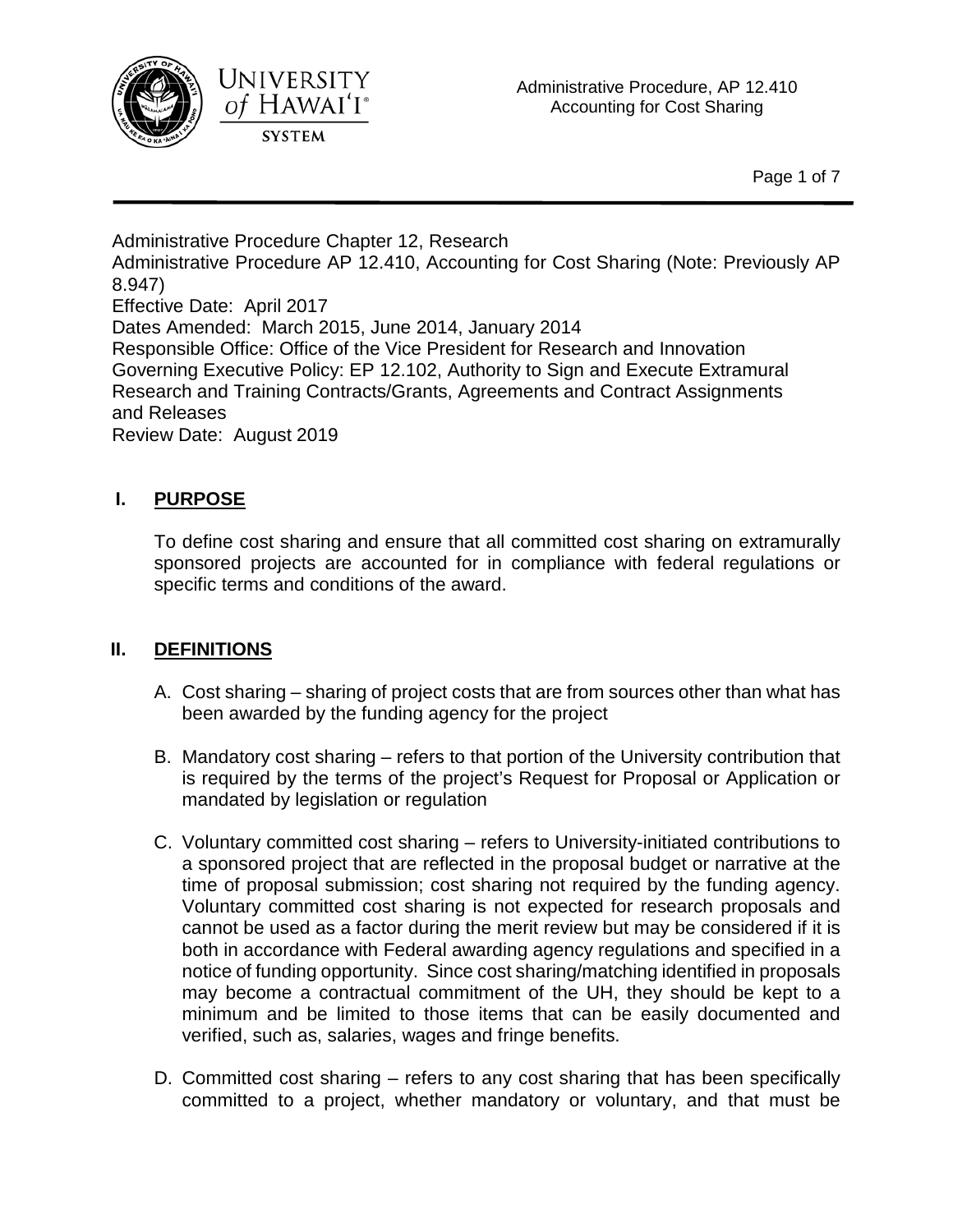budgeted, accounted for, and recorded properly in the University's financial system

E. Voluntary uncommitted cost sharing (VUCS) - refers to effort or other contributions provided to the project that are above and beyond any commitments made in the proposal budget or narrative at the time of proposal submission. VUCS is not required to be tracked and shall not be accounted for in the University's financial system.

## **III. ADMINISTRATIVE PROCEDURE**

A. Objectives

To establish guidelines and procedures for committing, accounting, and reporting the cost sharing.

- B. Responsibility
	- 1. Principal Investigators (PI) have the primary responsibility for ensuring that cost sharing commitments are realistic, properly approved and committed amounts are met. PIs are also responsible to ensure that committed cost sharing is properly recorded in the University's financial system and that proper supporting documentation is maintained by the Project.
	- 2. Fiscal Administrators (FA) are responsible for working with the PI to develop the budget for the committed cost share and working with the PI to record the cost sharing amounts to the University's financial system. FAs are responsible for ensuring that entries are complete, recorded timely and use the proper cost share sub-account and designated object codes. FAs should communicate with PIs on cost sharing issues and at closeout are responsible for confirming the final cost sharing amount and ensuring that it is properly recorded in the University's financial system.
	- 3. Office of Research Services (ORS) is responsible for oversight of the University's cost sharing activities and performing periodic monitoring activities on a test basis, as deemed necessary. Generates annual cost sharing effort certification reports for appropriate approval. ORS is responsible for reporting the final cost share amounts to the funding agencies.
	- 4. Dean/Director (or Chancellor if applicable) is responsible for reviewing and approving requests for cost sharing commitments and oversees PIs to ensure commitments are met.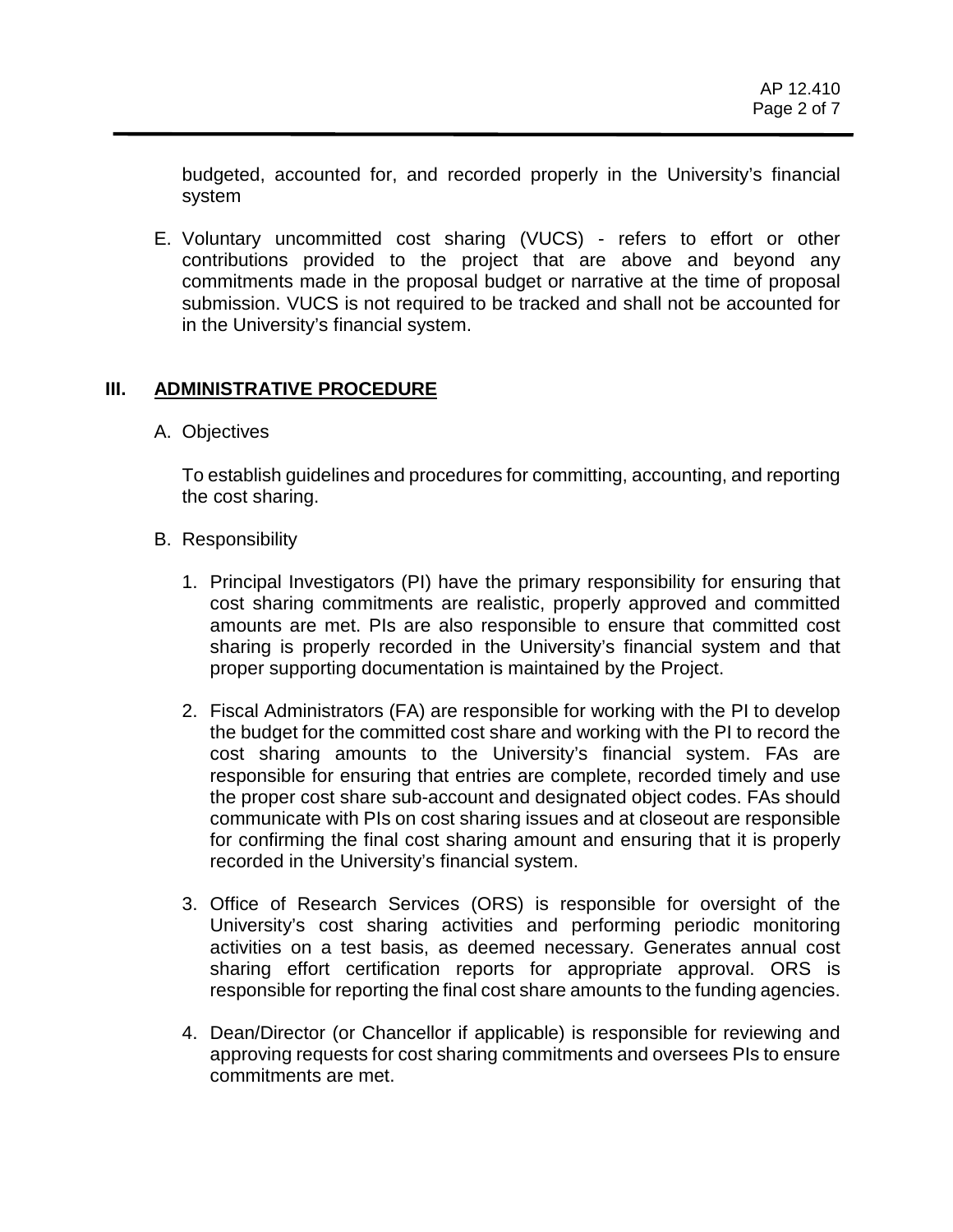#### C. Guidelines

- 1. Committing Funds
	- a. Only non-federal funds may be used to share costs (i.e., General, Revolving, or Special Funds).
		- (1) Trust Funds may be used for cost sharing only with the written approval of the trust fund sponsor.
	- b. In proposing cost sharing commitments, the PI should be conservative and realistic in the effort to satisfy the funding agency's requirements. Commitments must be commensurate with available resources and represent achievable goals. Committed cost sharing includes mandatory and voluntary cost sharing identified in the project proposal.
	- c. If reduced contract or grant amounts are negotiated, the PI should seek agency prior approval to ensure that cost sharing commitments are reduced proportionately.
	- d. The University's cost sharing system shall not be used to track voluntary uncommitted cost sharing. However, see C.2.c.(3)(b) Determining Shared Personnel Costs for how to handle situations where paid effort switches to unpaid effort.
	- e. Prior approval is required for any change to the approved cost sharing, including the type of cost sharing committed. If it appears that cost sharing commitments will not be met (this should be rare), the PI shall notify the ORS Contracts & Grants Specialist and contact the funding agency to obtain prior approval for modification to the approved cost sharing amount or determine corrective action to be taken to become compliant.
- 2. Allowable Grantee Contribution (OMB Circular A-110/Uniform Guidance)
	- a. Costs must (be):
		- (1) Verifiable from University records,
		- (2) Not included as a contribution (for cost sharing purposes) for any other sponsored project,
		- (3) Necessary and reasonable for proper and efficient accomplishment of project objectives,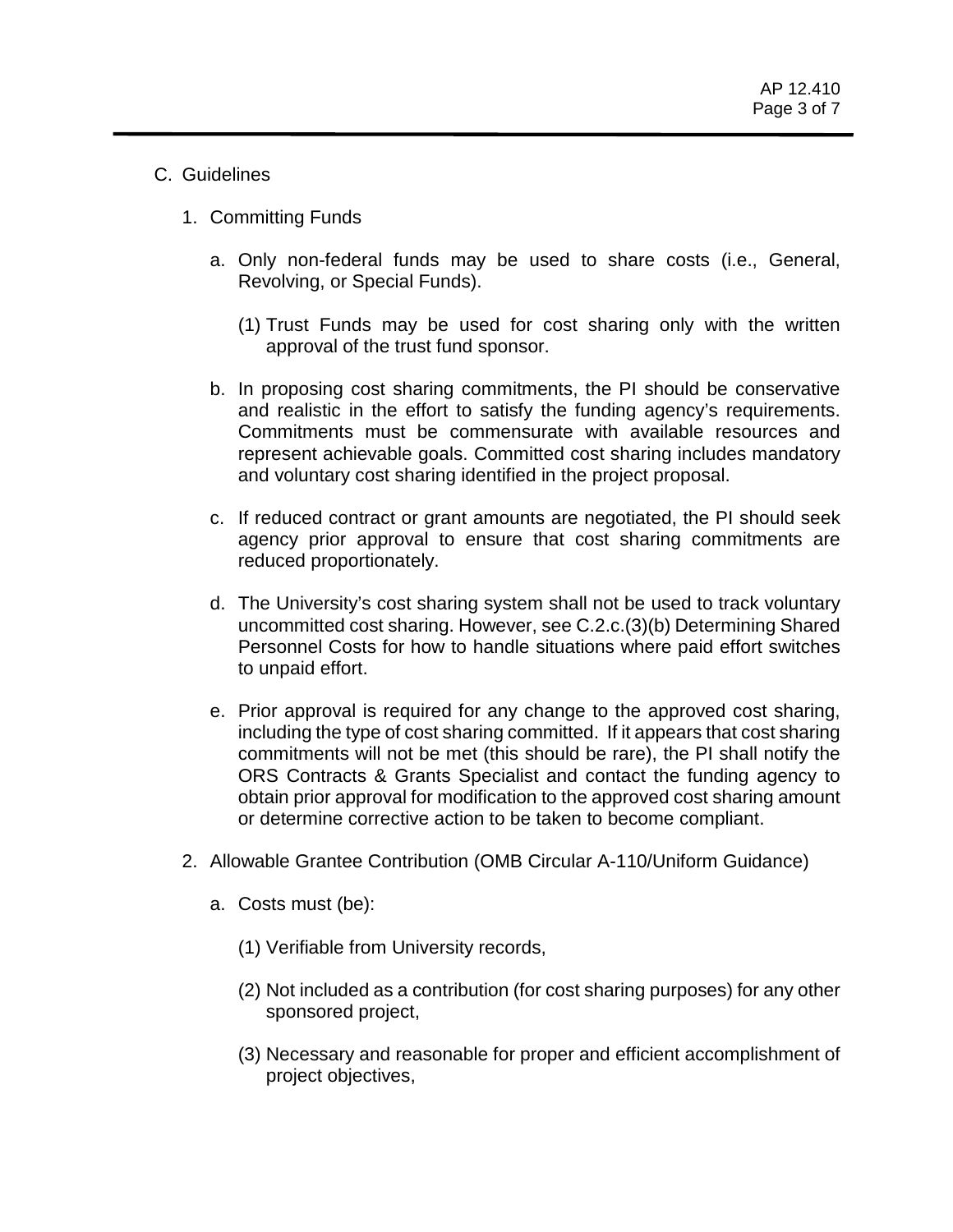- (4) Allowable under applicable cost principles,
- (5) Not paid by the federal government under another award (except where authorized by statute), and
- (6) Provided for in the budget approved by the sponsor.
- b. Further information on allowable cost sharing can be found in the Cost Sharing frequently asked questions (FAQ) at [http://www.ors.hawaii.edu/files/Cost\\_Sharing\\_FAQ.pdf.](http://www.ors.hawaii.edu/files/Cost_Sharing_FAQ.pdf)
- c. Determining Shared Personnel Costs:
	- (1) Grantee (UH) share for personnel services should represent the effort directly related to the project.
	- (2) In accounting for shared personnel costs, an individual's "total effort" (cost shared effort plus other UH duties such as teaching, research, or administration) cannot exceed 100% of the standard workload for that person's job classification.
	- (3) Where the effort of committed personnel changes, the following guidelines shall apply:
		- (a) Where the effort of a key person changes or the amount of PI effort is reduced by 25% or more, prior approval should be sought from the funding agency. Key person shall mean anyone identified as key personnel in the award or in the proposal.
		- (b) Where paid effort (i.e., paid by the sponsor of the respective grant) of the PI or other key personnel changes to unpaid effort (i.e., paid from institutional funds such as general funds, RTRF or tuition & fee special funds) and the effort commitment is not reduced, the unpaid effort shall be tracked in the cost sharing system. Furthermore, changes to paid effort shall be subject to the approval of the Dean/Director or Chancellor.

#### D. Procedures

- 1. Principal Investigator
	- a. Obtains approval of the Dean/Director, or Chancellor if applicable, for cost sharing commitments whether contemplated at the proposal stage or as a result from a change from paid to unpaid effort.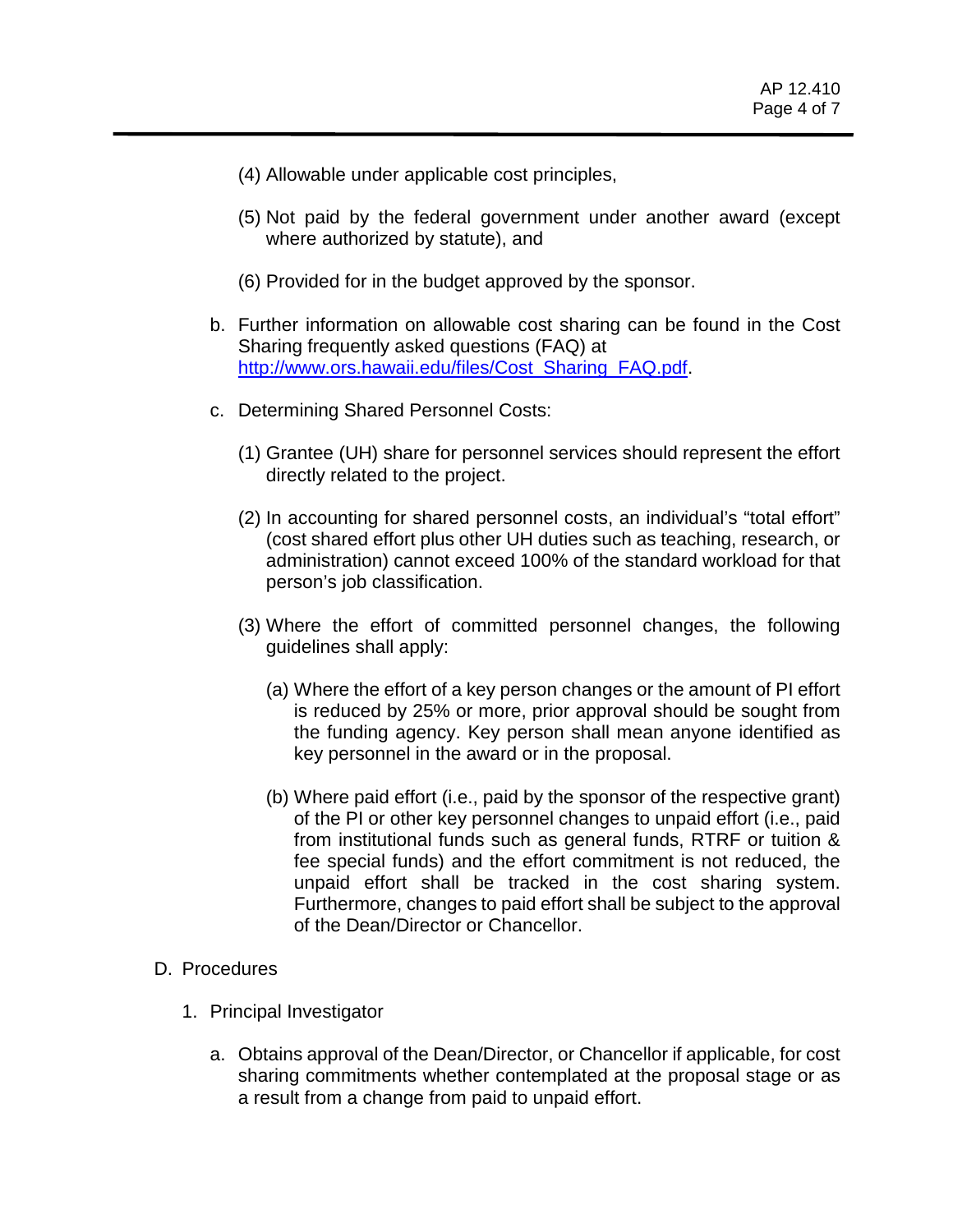- b. Updates and corrects data within the University financial system cost sharing subaccount as necessary.
- c. Initiates follow up for over/under commitments.
- d. Initiates prior approval request to the sponsor and notifies ORS Contracts & Grants Specialist if any modification to approved cost sharing is sought. This includes any change to the type of committed cost sharing (e.g., cost sharing from unrecovered indirect costs is only allowed if it was included in the approved cost sharing).
- e. Verifies the accuracy and completeness of cost shared salaries with the assistance of the FA before approving/certifying the annual cost share report.
- f. Provides supporting documentation for cost shared amounts when necessary, such as during audits of project costs.
- 2. Fiscal Administrator
	- a. Assists the PI with verifying the accuracy and completeness of cost shared salaries in the annual cost share report.
	- b. Maintains and updates the cost sharing subaccount in the University financial system on a timely basis so that the cost sharing information is available for ORS Fiscal Accounting to report when required for interim financial reporting purposes.
	- c. Prior to ORS submission of financial reporting at project closeout, confirms to ORS Fiscal Accounting that the data in the cost sharing subaccount is complete and ready for final reporting to the funding agency.
- 3. Dean/Director (or Chancellor, if applicable)
	- a. Reviews and approves requests for cost sharing commitments of resources, including changes from paid to unpaid effort, under their purview.
	- b. Secures and provides necessary resources to meet the cost sharing commitment should the PI receive the award.
	- c. Oversees PI cost sharing and ensures that commitments are met.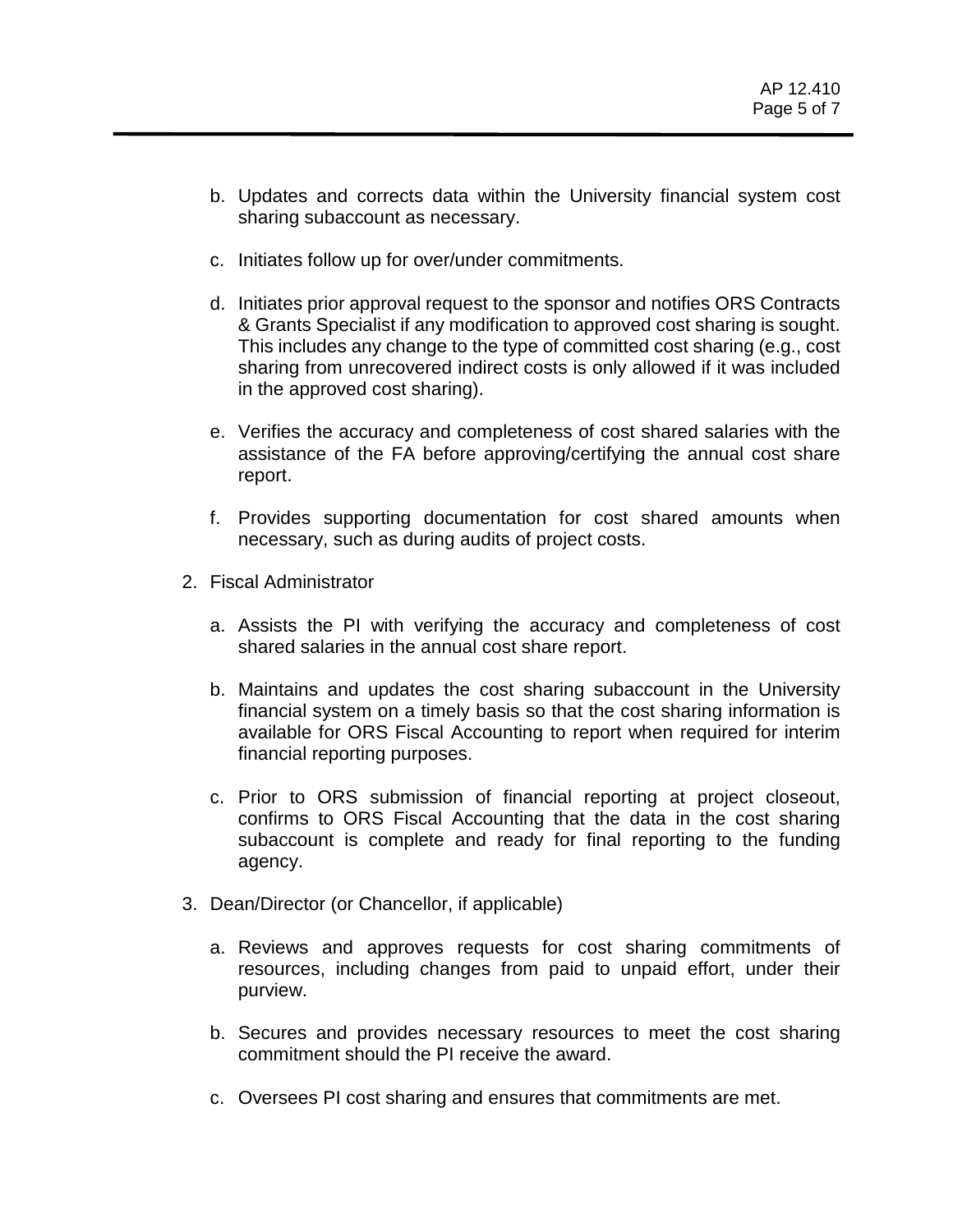### 4. ORS

- a. Creates cost sharing subaccount in University's financial system.
- b. Notifies FAs of the funding agency requirements for periodic cost sharing reporting.
- c. Provides guidance on recording cost sharing entries to the University's financial system.
- d. Assists PI and FA with coordinating post award cost sharing changes with the sponsor that requires prior approval or notification.
- e. Generates annual cost sharing effort certification report for review and approval.
- f. Provides oversight on cost sharing reporting as required by the sponsor
- g. Ensures that the final cost sharing data is reported to the funding agency in a timely manner.

#### **IV. Delegation of Authority**

There is no administrative procedure specific delegation of authority.

#### **V. Contact Information**

Office of the Vice President for Research and Innovation, telephone number: (808) 956-5006; and email [uhovpri@hawaii.edu](mailto:uhovpri@hawaii.edu) may be contacted for information relating to this Administrative Procedure.

#### **VI. References**

Link to superseded procedures: <https://www.hawaii.edu/policy/archives/apm/>

#### **VII. Exhibits and Appendices**

None